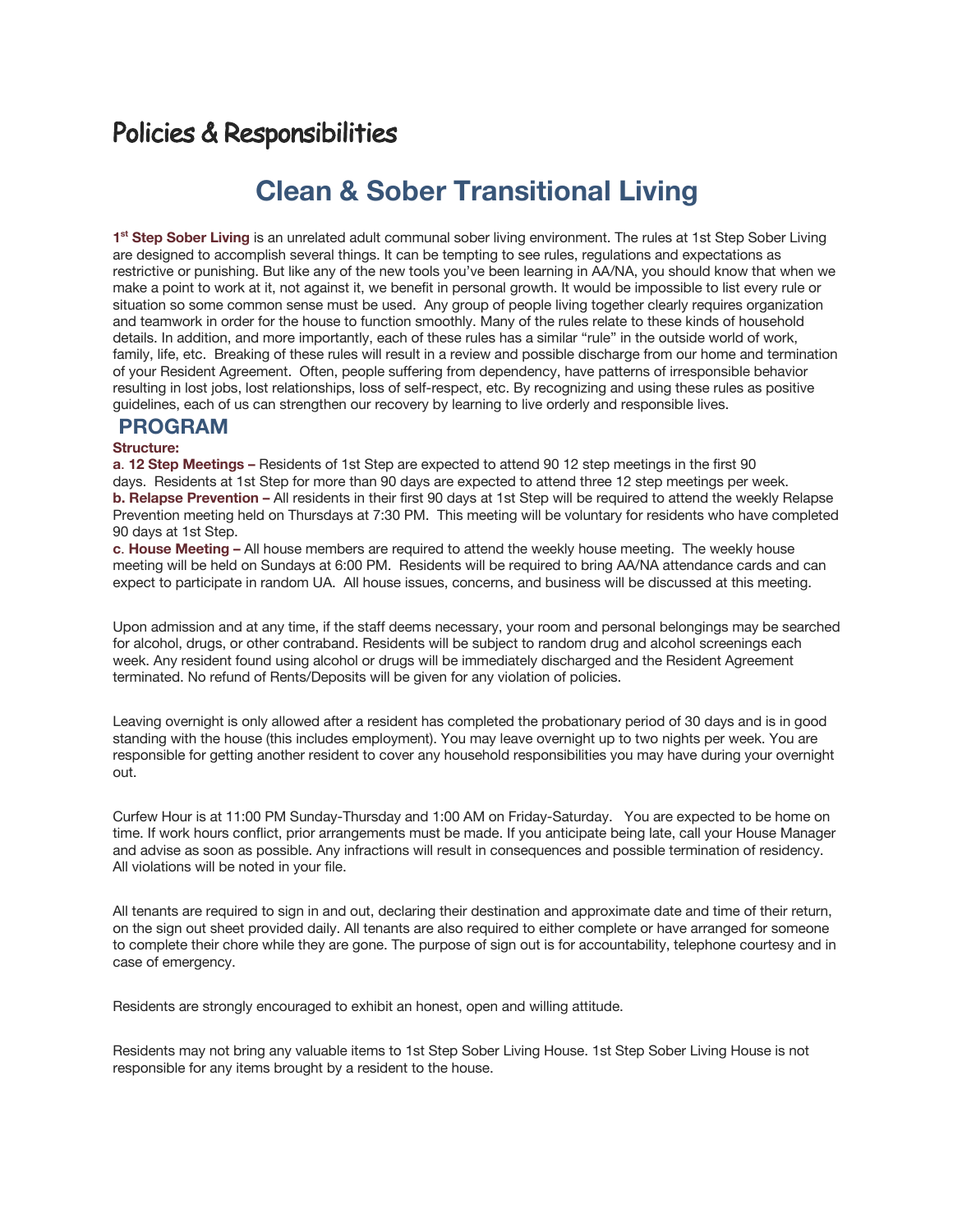You are required to attend, on time, a minimum of three 12-Step meetings weekly. This will be verified with your signature card at our mandatory house meetings. Acceptable meetings include: AA/NA/CA 12-Step Meetings.

The use of any alcohol or any unauthorized mood-altering chemical is not allowed, either on or off the premises. Continuous sobriety is necessary for residents at 1st Step Sober Living. Should a resident resume usage, resident will be terminated immediately from 1st Step. If you think another resident has been drinking or using drugs, inform a staff member so that the staff can confront the resident in a sensitive way and appropriate action can be taken. Anonymity will be respected. A drug screen (UA) may be requested when there is suspected chemical use. Physical violence directed at you, another person or 1st Step Sober Living staff/property will be grounds for immediate termination. In addition, any language or gestures determined by staff to be consistently abusive or threatening may be grounds for termination. It is expected that residents will not engage in enabling behavior. Illegal activities are not condoned by 1st Step Sober Living and are grounds for termination.

All residents must be employed, seeking employment, or attending school.

Residents are expected to abide by confidentiality and anonymity of peers. What is said at 1st Step stays at 1st Step Sober Living house.

Residents are expected to be responsible, respectful and considerate of all others and the house at all times. You are not allowed in another resident's bedroom. Only staff and the resident who is living in that bedroom are allowed in that bedroom. You may not have any physical contact with another resident on the property, other than a handshake or a 'greeting hug'. Romantic contact/relationships with other residents may be grounds for termination.

Your pets may not live on 1st Step Sober Living property.

#### **FURNITURE**

You are not allowed to remove or move any furniture or fixtures from the house or from room to room. **Do not bring** any of your furniture or it becomes 1st Step Sober Living property! All items in the house or hanging on the walls are 1st Step Sober Living property. You may bring family pictures or recovery items only. These items are allowed only in free standing frames. No wall hangings will be allowed. Notify the House Manager if you are donating something to your house with the understanding that the item stays after you move out.

### **GRIEVANCE BY RESIDENT**

Concerns and/or complaints are to be brought to the weekly house meeting to be discussed. Resident input is encouraged and is necessary for a healthy living environment.

#### **HOUSE MEETINGS**

All House Meetings are **CLOSED** meetings. Guests are **NOT** allowed. **MEDICATIONS**

Prescription narcotic medications are not permitted at 1st Step Sober Living. All other prescriptions are allowed only if they are prescribed to you by a doctor and are taken as prescribed. Medications are not shared with any other resident. Residents are responsible for taking care of their own prescribed medications. 1st Step Sober Living does not administer medications. Morphine and methadone are not permitted. You may not consume anything nor bring to the property anything that contains alcohol, including but not limited to, over the counter medications and mouth wash. All residents are expected to provide an accurate accounting of the medications they bring to 1st Step Sober Living. All medications must be listed on Resident Medication Record with other pertinent information. At any time, staff deems necessary, medications may be counted to confirm the accuracy of dosages taken. Any changes in the dosage must be confirmed in writing or by telephone to staff from the issuing doctor. Do not leave medications out where they are in the open or unprotected. Keep in a dresser drawer or with you at all times. You are responsible for the control of your medications and any deviations are considered abuse. Abuse of medications will be considered a relapse and residency will be terminated.